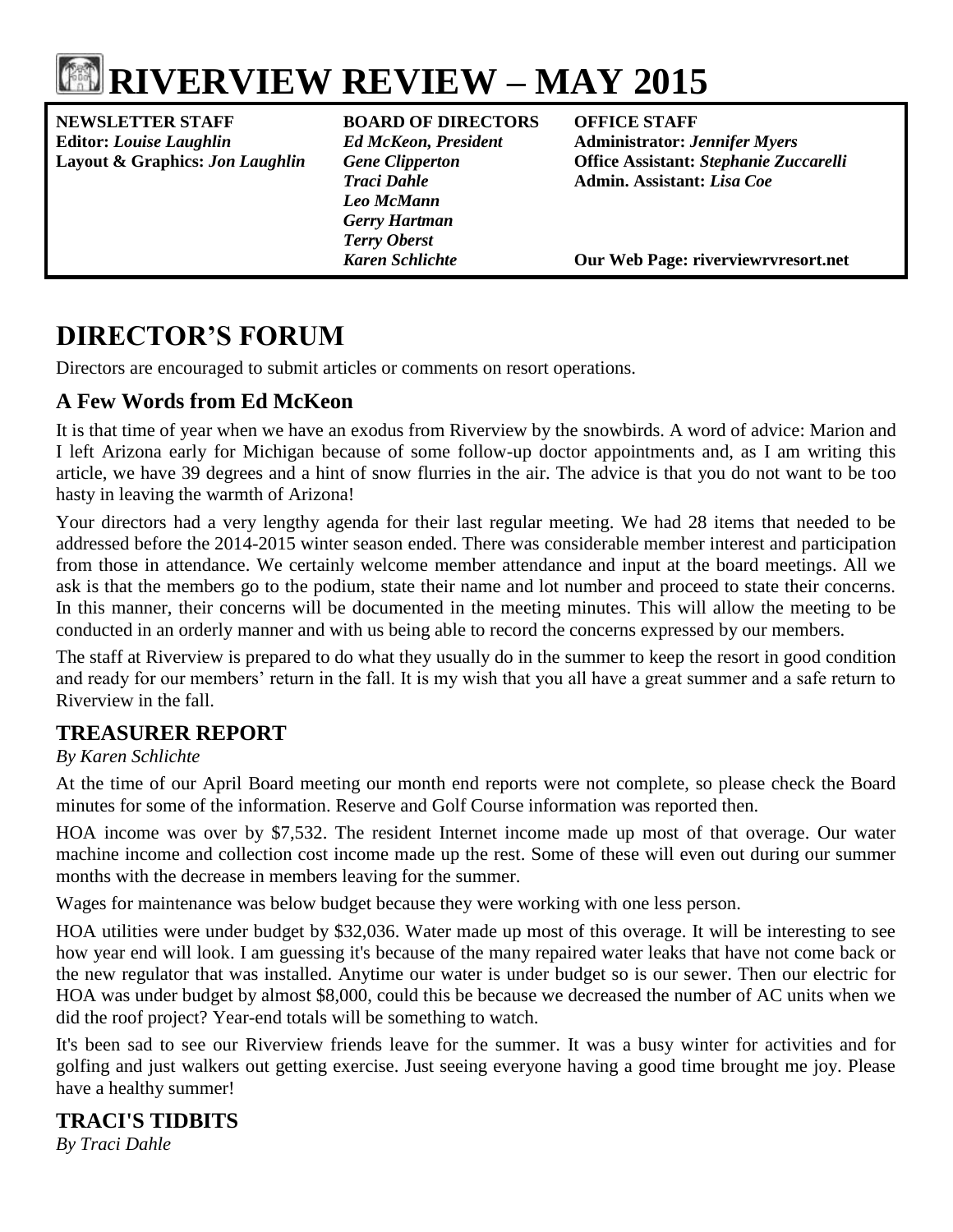Well the season is close to an end, most the snowbirds have left the Resort. We played the last scramble and I think we had only 40 players. It was actually cold last weekend for the Motorcycles, well cold for me. It was down to the 70's and I had to wear a sweat shirt, oh my.

The new pet area was put in last month down by the pickle ball courts. It's very nice and low key for the older dogs that don't want to play with the younger pets.

I am very glad to see people fixing up their homes and yards and putting in the effort to keep the park on an upbeat mode. Unfortunately we are always going to see those homes selling for very low prices and we can't do anything about that. But as long as we still have enough people wanting to be here because it is a Resort and they came to enjoy the amenities and not just the low monthly dues.

I am sending out a message to all of the people that spend most of their summers here, to please keep your eyes open to what is going on in the park during the summer and to everyone else during the year. We have noticed when we are sitting at the upper pet area there are a lot of strange people coming in the upper gate with a clicker and not a Resort sticker in their window. I don't know how they are getting their clickers but, we have heard they are using the pool, the laundry rooms and we have seen them come through and park and use the Pet Area. They are not staying with someone in the park they are just freely coming in and using the facilities, they are NOT paying dues YOU ARE and they are using what you are paying for. We have also watched someone using a clicker and walking out to strange cars out in the field across from the upper gate. It looks very suspicious.

Please take down license plate numbers, times they are coming in and out if you use the facilities and see them using the facilities keep watch, see what they are driving and write it down, call the safety officers and give them your information. If the office is open go and inform them of the problem. We had people break pipes in the bathrooms in the past and still things that just cost us money. This is our Resort and if we don't get involved we are going to make it a not so nice place to live if we let people in that steal from people's homes and from the resort, sell drugs and or whatever else they are doing. It doesn't make this a very presentable Resort for new owners. I have been here for over 20 years and plan on being here for at least another 30 and would like this to still be a safe and fun Resort for those 30 years. I am sure some of you people inherited your home from your parents and you didn't sell it because you knew how great the park is, so the rest of you should do the same and hand down to your kids a great place that they would be excited to retire in also.

Again I hope everyone has a safe and healthy summer and we can't wait to see you all again next season.

*Be Safe, Traci Dahle 801-971-3035 smoki1@smartfella.com*

# **ADMINISTRATOR'S REPORT**

#### *By Jennifer Myers*

Wow! Where does the time go? So many have already left for the summer, so now is the time to get some projects done.

I had the opportunity to attend a National Community Associations Conference last week. It was the second one that I have attended and both times I enjoyed it tremendously. I met several managers from all over the country and chatted with them and got a lot of pointers and advice for some of the similar situations associations are faced with. One thing I learned was that most associations these days are managed by property management companies. This is a lot different than the way Riverview operates. I feel that because we are self-managed, that the staff has a much friendlier and personable relationship with the residents. I made contact with several vendors that may be beneficial to Riverview in the future. And the educational sessions were very informative!

Remember, the newsletter will not be printed during the summer, but be sure to check the website occasionally. If there is any information that we need to get out there, it will be posted on our webpage which is *[www.riverviewrvresort.net](http://www.riverviewrvresort.net/)*

Wishing everyone a great summer and we'll see you in the fall!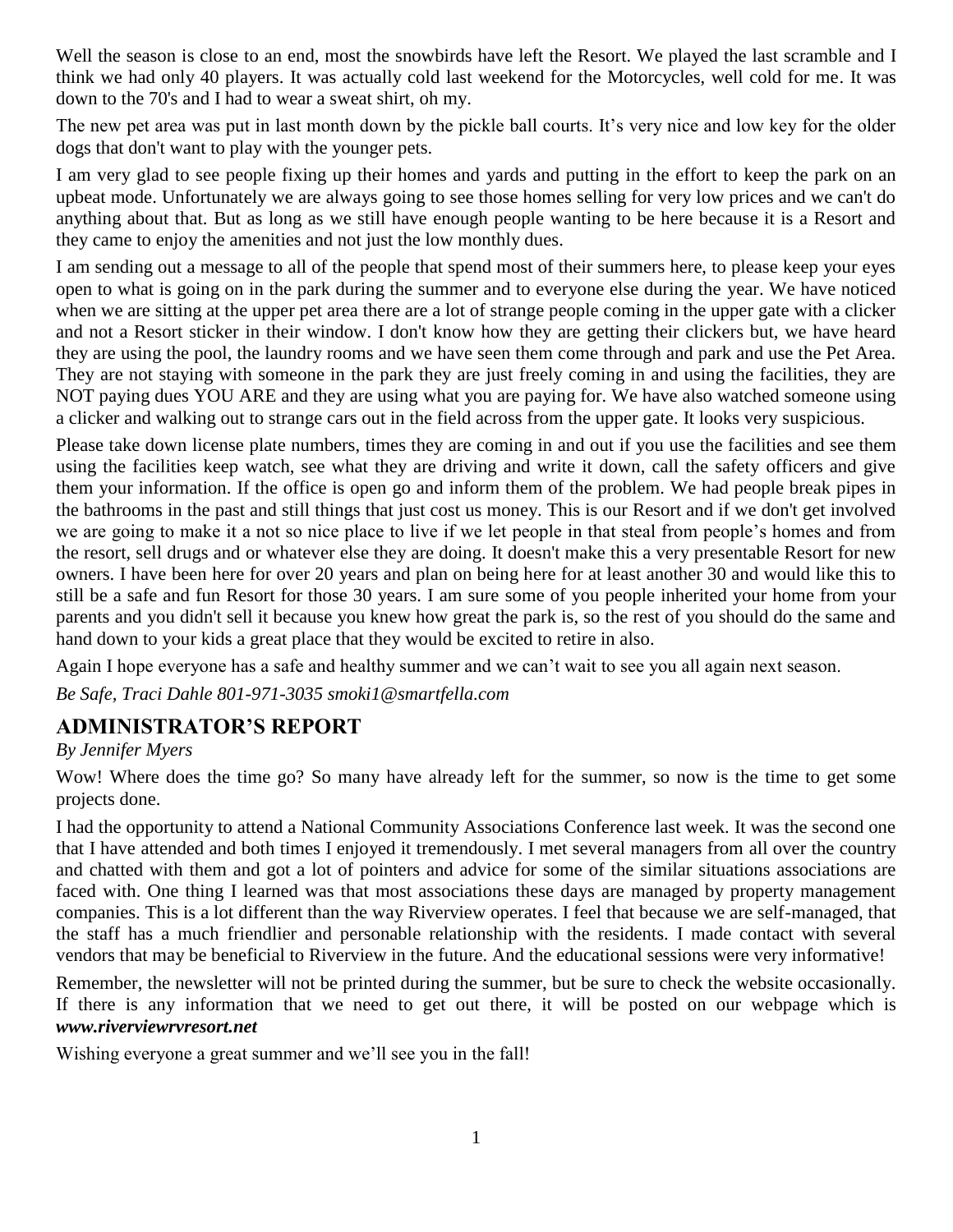# **STEPHANIE'S REPORT**

Get Well Wishes To:

Sandra Broerman ......................................Lot#188

We extend our condolences to the family members of residents who have passed away.

Jack Wykle................................................Lot#159

Loralee Williams.......................................Lot#502

Thanks again to the residents for their donations #574 Runkle, Jim & Pat, #479 Oberst, Terry & Sherry #460 Reinbolt, Gary & Dee, #604 Brown, Dave & Donna #318 Morton, Bruce& Barbara #581 Suski, Joseph& Diane, #426 Thrasher, Ray & Jan,#30 Holbrook, Nick& Glenda #659 Walk, Dave & Geneal #681 Bouse, Harold & Karen all donated to the candy & popcorn fund for the counter.

# **FYI**

Current magazines are welcome in the library; please take older issues to recycling Please return all DVD's & Video Tapes. Remember the speed limit is 15 mph

# **MILITARY OUTREACH**

### *By Sally Barrow & Betty Reinke*

Let's keep our military in mind as they too deal with the heat wherever they are deployed. They need our support all year, but especially at Christmas time, when they would normally be home sharing the holidays with friends and family.

Beginning June 3, we will roll out the sewing machines, material, ribbons, etc., and resume making Christmas sox for the Iran/Iraq (and elsewhere) Project. As last year, we will be meeting in the Craft Room from 1:00-3:00 p.m. to cut out, sew, and add the finishing touches to the sox. There are two sewing machines available for our use and some of us can help with the threading, bobbins, etc. Please join us and bring your decorating ideas, scissors, material or whatever you choose that would add delight to the sox. Some ladies prefer to help with this project at their homes, which is fine. Just be certain to knot the stitches, either by tying, or double stitching, so the items don't fall out. The church has requested that we use cotton material as they can get more items into the sox. Felt is easy to sew; however, it seems to clog the sewing mechanism with fuzzies, which causes "downtime." However, can tolerate that if you can! We will have the pattern available at the June  $3<sup>rd</sup>$  meeting. So come join the group and share ideas, conversation, and your time this summer. Stuffing and shipping of the sox takes place in early November, so if you are making sox at home, please get them to either of us by late October. We will see that they get to the church in time for stuffing and shipment. If you have questions, give us a call. We may have some hot days this summer so the project will help us "think of Christmas" and cool days ahead! Everyone is welcome.

You may have noticed the notes of appreciation that have been posted on the bulletin boards, so you know this project is very meaningful to our troops. See you at the Craft Room.

*Sally Barrow – 763-9075 Betty Reinke – 758-2130*

## **SUMMER HAPPY HOURS & SOCIAL TIME**

*By Linda Sommerville, Activities Committee Chairperson*

Potluck Every Tuesday 4:00 PM Dinner at 5:00 PM

These events need to have 40 people signed up or they will be cancelled – sign-up sheets for these events are located by bulletin board outside the Grand Room

May 16th – Saturday Happy Hour – "Strangers" Pizza/Salad/Cookies \$3 5:00 – 7:30 May 25th - Memorial Day Tribute – 10:00 AM – Program followed by sandwiches and punch. No Charge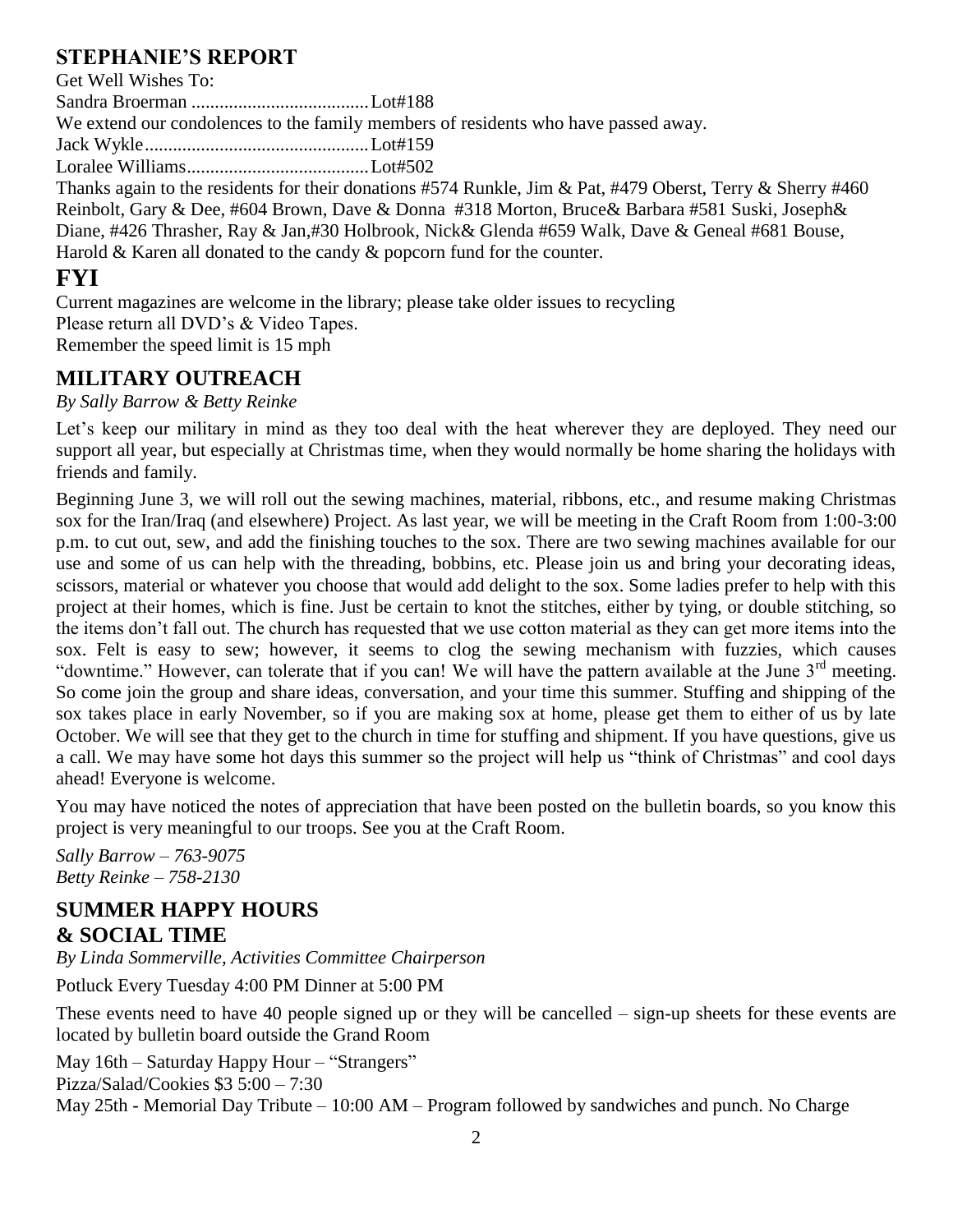June 20th Saturday – 2:00 PM Ice Cream Social \$2 July 25th Saturday – Happy Hour – "Strangers" - Smiths Chicken/Side Dish/Dessert \$3 5:00 -7:30 August 15th Saturday Happy Hour - "Strangers" - Submarine Sandwiches/Chips/Crème Puff \$3 5:00 – 7:30 September 19th – Saturday 2:00 PM Ice Cream Social \$2 September 26th – Saturday Champagne Brunch Annual Event – 8:00 – 10:00 AM \$3 Hosts- Florence Cooke, WD Allen, Obersts, and the Runkles

# **ACTIVITIES NEWS**

*By Linda Sommerville*

As the spring season ends for many residents here at Riverview the Activities Team wants to thank everyone for your support of our events. There are many out there that give of your time or attend our events seeking to having a good time. To you we say thank you.

Some changes will be coming at our first Happy Hour in October (on the 10th/no Happy Hour on the 3rd) The Happy Hour pricing will be \$4 per person. As the cost of food and all the support products continue to rise we felt we could no longer delay the inevitable increase. We intend to continue to provide tasty food as best we can or maybe even better at this new price level.

Another change that will begin in the fall - is that all special dances will be at at the same cost - \$10. In the past we changed them around based on the cost of entertainment - anywhere from \$6 to \$15. With the price level the same for all special dances it eliminates confusion by those looking to buy tickets.

We are looking forward to another fun season in the fall. There is also a schedule of events that will be taking place during the summer that are located elsewhere in this newsletter. Be sure to sign up by the main door to the Clubhouse as those that are supporting Happy Hours or Ice Cream Socials need the expected head count for quantity of food.

*Have a safe summer, Thank you all Linda*

# **HEALTHY AGING EXERCISE OPPORTUNITY**

*By Sally Barrow*

Some have said they can't deal with the floor exercises at Stretch and Tone. So, here's another choice.

Boston University has a series of exercises for Healthy Aging that are a volunteer Lay Leader Model. Beginning May 4<sup>th</sup>, this activity will be offered in the Multi-purpose room, beginning at 8:00 a.m. on Monday, Wednesday, and Friday. These are gentle exercises sitting in a chair, or standing at a table or behind your chair.

The exercises have a lot to do with balance and coordination, range of motion, posture and, if done regularly, may prevent a serious fall. If we get enough interest, we may be able to offer these throughout the entire year. If this sounds of interest to you, slip on some duds and come and give it a try.

We're not getting any younger, so let's age together, and in the best manner possible...the secret is keep moving! Please come!

# **PRO SHOP COMMITTEE NEWS**

# *By Ken Dahle*

Thanks to all who attended the last Pro Shop Committee barbeque. We sold 281 tickets and made \$1,451.65 which will be put in the cart path fund. Thanks to all the volunteers who make this a fun and profitable function.

The "Coot Shoot" brought in another \$1,622.33 for the cart path fund. Thanks to Lez and Clyde Grosz and their crew for this fun event.

We had enough donations to pay for the "Yardage Markers" but had to order 6 more signs, so if anyone is interested in donating next year please contact Linda Hixon, Lee Bittle or myself. We will recognize you in the October/November newsletter and thanks again for your generosity.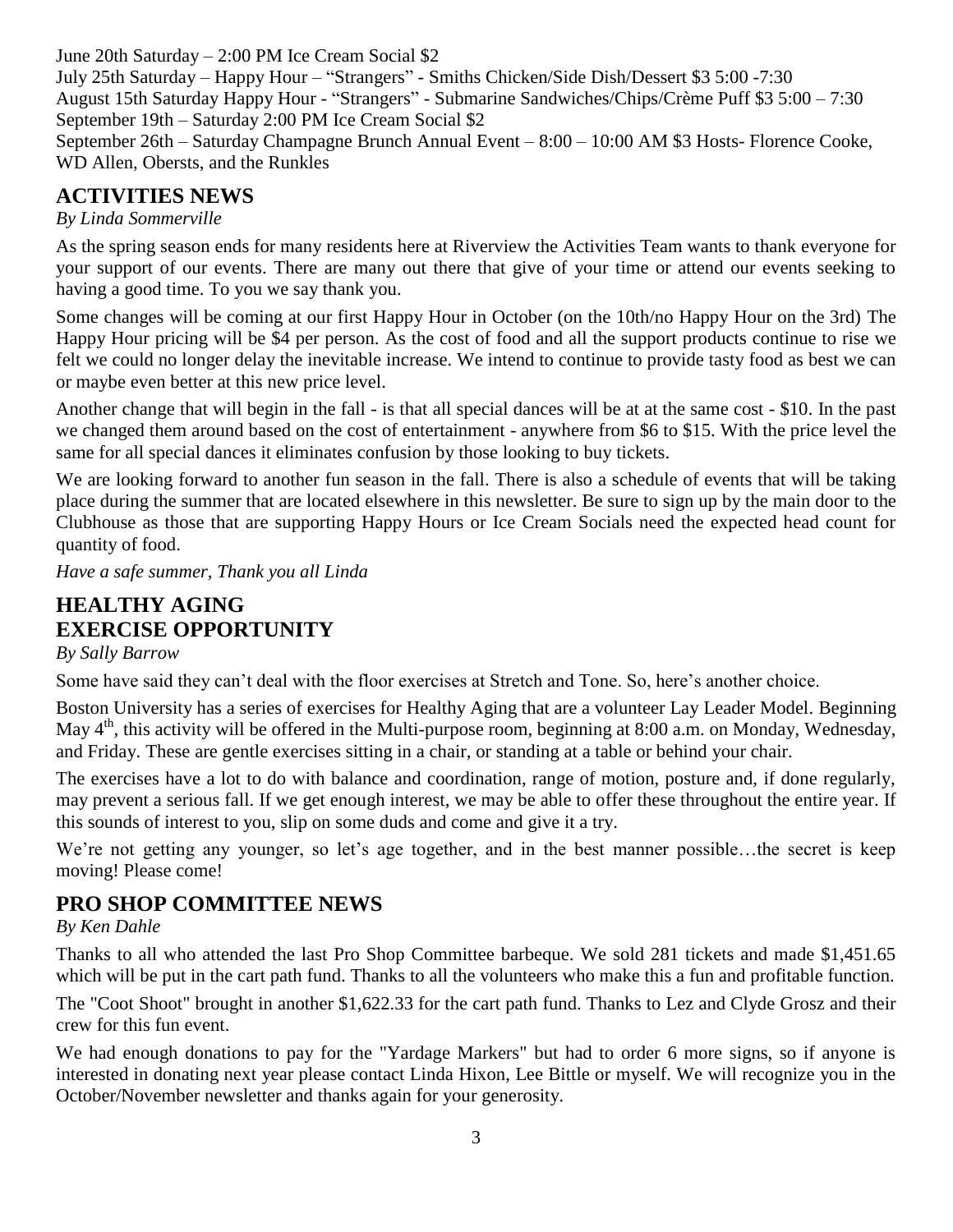We voted to raise both outside play and resident costs for golf which will take place starting October. We have not had an increase in several years and felt a small increase is justified. Our liaison took our recommendation to the BOD and was voted to proceed.

Have a fun and safe summer and will be looking forward to next year.

*Thanks, Ken Dahle Pro Shop Committee Chair*

# **FROM THE GOLF COURSE**

*By Doreen Hansen*

Most of our snowbirds are now enjoying the cold/cool/semi-warmth of their summer homes. It has been a mass exit this past month, and we wish everyone safe travels, great visits, happy reunions, and an enjoyable summer.

We have had an exciting and profitable season at the golf course this year. It's wonderful to see all the improvements and the course condition due to the hard work of the maintenance crew and golf course staff. Thank you guys, so much, for your efforts! You are much appreciated!

Thank you to our members, residents, Pro Shop committee, and the BOD for your support of the golf course. We look forward to next season as we see more improvements occur.

Remember, in October our rates will change. Membership fees have increased somewhat; fees for outside players and twilight fees will also increase a bit. Punch cards and fees for 9 & 18 holes for residents will remain the same. There has not been an increase in fees in 10 years, so it is time.

See You Next Season!!

# **WOMEN'S DAY LEAGUE RESULTS:**

*Tuesday, March 31 – Bouncing Yellow Ball* 1<sup>st</sup> Place: Pat Asbury, Ruby Wheeler, Sally Barrow 2<sup>nd</sup> Place: Ruth Bangay, Sandy Heldt, Janet Kerns, Maggie Brown Long Putt: Linda Hixon KP: Sandy Heldt *Tuesday, April 7 – Team Score (total 2 lowest scores per hole)* 1<sup>st</sup> Place: Deb Talbot, Elaine Chabot, Ruth Bangay, Darlene Symes 2<sup>nd</sup> Place: Debbie Evans, Susan Eastman, Ruby Wheeler, Pat Asbury 3<sup>rd</sup> Place: Sally Soby, Barb James, Paulette Schwartz 4 th Place: Sally Barrow, Gloria Carbert, Maggie Brown Long Putt: Debbie Evans KP: Phyllis Wilburn *Tuesday, April 14 – Red/White/Blue and throw out 1 hole* Low: 1<sup>st</sup> Place: Les Grosz 2<sup>nd</sup> Place: Norma Hansen 3<sup>rd</sup> Place: Sally Soby 4<sup>th</sup> Place: Debbie Evans 5<sup>th</sup> Place: Anita Fiset 6<sup>th</sup> Place: Julia Vanfossan 7<sup>th</sup> Place: Darlene Symes High: 1<sup>st</sup> Place: Sami Singleton 2<sup>nd</sup> Place: Barb James Long Putt: None KP: Debbie Evans *Tuesday, April 21 – 2 clubs and a putter* 1<sup>st</sup> Place: Norma Hansen 2<sup>nd</sup> Place: Pat Asbury 3<sup>rd</sup> Place: Julia Vanfossan 4<sup>th</sup> Place: Les Grosz 5<sup>th</sup> Place: Anita Fiset 6<sup>th</sup> Place: Sally Soby 7<sup>th</sup> Place: Doreen Hansen 8<sup>th</sup> Place: Debbie Evans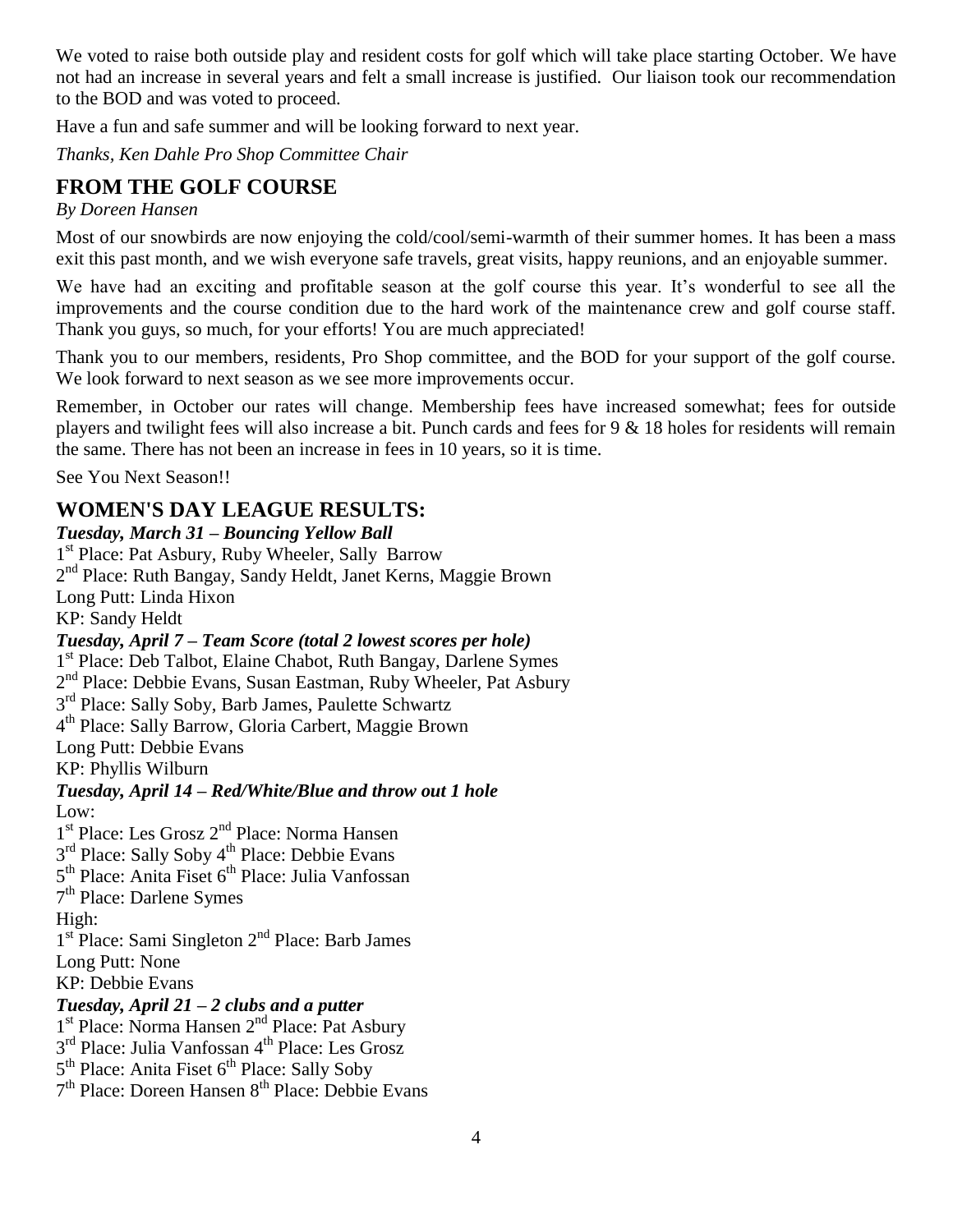Long Putt: Norma Hansen KP: Suzanne Kinney

# **APRIL LEAGUE RESULTS**

# *Men's Day, April 1*

1<sup>st</sup> Place: Bill Robinson, Damon Robinson, Gordon Parlette, Doug Erickson 2<sup>nd</sup> Place: Ron Hansen, Steve James, Leo McMann, Bill Jandt 3<sup>rd</sup> Place: Dave Shaw, Terry Stonehouse, Bob Shumway, Larry Gaisbauer Long Putt: None KP: Harold Bouse *Scramble, April 2* 1<sup>st</sup> Place: Gordon Parlette, Dave Shaw, Dick Esch, Sami & Jerry Singleton 2<sup>nd</sup> Place: Sally & Bob Soby, Sue & Mac Johnson, Tom Cornwall 3<sup>rd</sup> Place: Julia & Chuck Vanfossan, Norm Lykken, Howard Ringoen, Rod Blain Long Putt: Jeff Knutson Women's KP: Doreen Hansen Men's KP: Don Hawley HOLE IN ONE – Dona Fortenberry!! *Men's Day, April 8* 1 st Place: Doug Erickson, Terry Oberst, Brian Graham, Larry Gaisbauer 2<sup>nd</sup> Place: Rich Keana, Terry Stonehouse, Bill Jandt, Paul Friesen 3<sup>rd</sup> Place: Bob Soby, Tom Bighaus, Galen Hiatt Long Putt: Gary Hall KP #2: Bob Soby KP #4: Ron Hansen *Scramble, April 9* 1<sup>st</sup> Place: Don Gibbons, Dona & Derv Fortenberry, Steve Welch, Dave Lind 2<sup>nd</sup> Place: Gloria & Jerry Carbert, Janet & Dave Patterson, Jim Espinoza 3<sup>rd</sup> Place: Bill Robinson, Sue & Mac Johnson, Nita & Ron Hatcher Long Putt: Bill Robinson Women's KP: Les Grosz Men's KP: Ed Jess (Hole In One #9) *Men's Day, April 15* 1 st Place: Ron Hansen, Steve James, Don Hawley, Dale Watson 2<sup>nd</sup> Place: Bill Robinson, Tom Bighaus, W.D. Allen 3<sup>rd</sup> Place: Harold Bouse, Terry Oberst, Dave Acteson, Bill Jandt Long Putt: Chris Peterson KP: Brian Graham *Scramble, April 16* 1 st Place: Harold Bouse, Geneal & Dave Walk, Ed Jess, Gail Lozier 2<sup>nd</sup> Place: Larry Meier, Barb & Steve James, Dave Acteson, Larry Woll 3<sup>rd</sup> Place: Bill Robinson, Traci & Ken Dahle, Gary Hall, Ken Stripling Long Putt: Dick Esch Women's KP: Darlene Symes Men's KP: Bill Robinson (Hole In One) *Scramble, April 23* 1<sup>st</sup> Place: Dave Shaw, Dick Esch, Janice & Gary Hall, Terry Oberst 2<sup>nd</sup> Place: Traci & Ken Dahle, Don Hawley, Les Grosz 3<sup>rd</sup> Place: Ron Hansen, Phyllis & Steve Wilburn, Jon Laughlin, Suzanne Kinney Long Putt: Julia Vanfossan Women's KP: Maggie Brown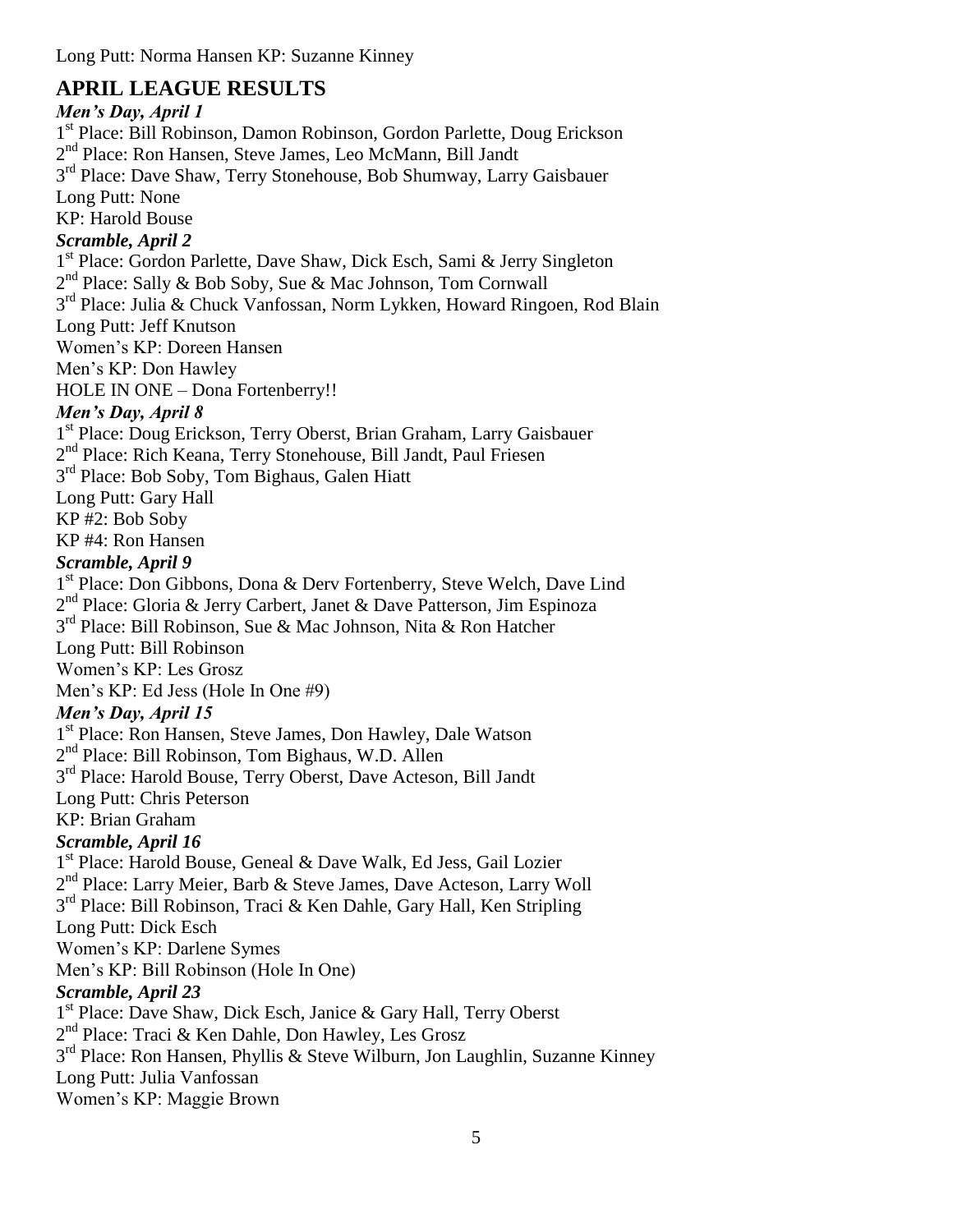#### Men's KP: Dave Lind

### **Holes In One for the 2015 season**

| <b>Ron Hansen</b>           | Norma Hansen               |  |  |
|-----------------------------|----------------------------|--|--|
| Ken Dahle                   | <b>Hedy Lang</b>           |  |  |
| <b>Jim Dombroske</b>        | Dennis Wiley               |  |  |
| Ken Nash                    | <b>Vonnie Stefanishion</b> |  |  |
| Gordon Parlette $(10^{TH})$ | Tom Hagadone               |  |  |
| Virgil Symes                | <b>Bill Casteel</b>        |  |  |
| Don Gibbons                 | Marie Thill                |  |  |
| Ken Stripling               | Mike Klostrich             |  |  |
| Barb Keana                  | Dona Fortenberry (2)       |  |  |
| Phil Hubbard                | Louise Macnab              |  |  |
| George Loewen               | Doug Erickson              |  |  |
| Priscilla Theriault         | <b>Jack Sedgwick</b>       |  |  |
| Ed Jess                     | Jon Laughlin               |  |  |
| <b>Bill Robinson</b>        | Jerry Tacke                |  |  |
| PENDING BOD APPROVAL        |                            |  |  |
|                             |                            |  |  |

### **Riverview Resort Owners Association**

#### **Regular Board Meeting Minutes**

#### **Tuesday, April 14, 2015**

Ed McKeon called the meeting to order at 09:00 AM.

Present at the meeting: Ed McKeon, Leo McMann, Traci Dahle, Gerry Hartman, Karen Schlichte, Gene Clipperton and Terry Oberst.

Jennifer Myers, Administrator.

73 Association members.

#### **Board Update/Comments:**

Karen Schlichte – Recycling

Well this is the last article I will write about this subject. To say that I am very disappointed that we couldn't get everyone on board with this project is putting it mildly. There will come a day when you will not have a choice but to recycle. Many cities are already like that.

Please at least use the recycle center, the debris bins, garbage areas and aluminum can bins how they were intended. This includes the ones in the multipurpose room! No recycle in the debris bins. I saw very large cardboard boxes in the debris bins. They were not even broken down. Can we really be that lazy?

Debris means debris and don't overload them or they will not be picked up. Yard clippings can be placed in the garbage bins if they are full.

The volunteers who pick up the aluminum cans tell me that those areas are also abused. They find all sorts of stuff in there other than aluminum. The money for the aluminum is being donated to the golf cart path project, so this is a worthwhile recycle. If you can believe it we still find aluminum cans in the garbage bins! Now I have had my last say!

### **Comments to the Board**:

Linda Sommerville, Lot 69 gave an update on the Activities Committee. They will be paying for the new window coverings in the Grand Room.

Patty Trupp, Lot 685, said we have weeds growing near the back gate, on Casablanca and on Goldrush.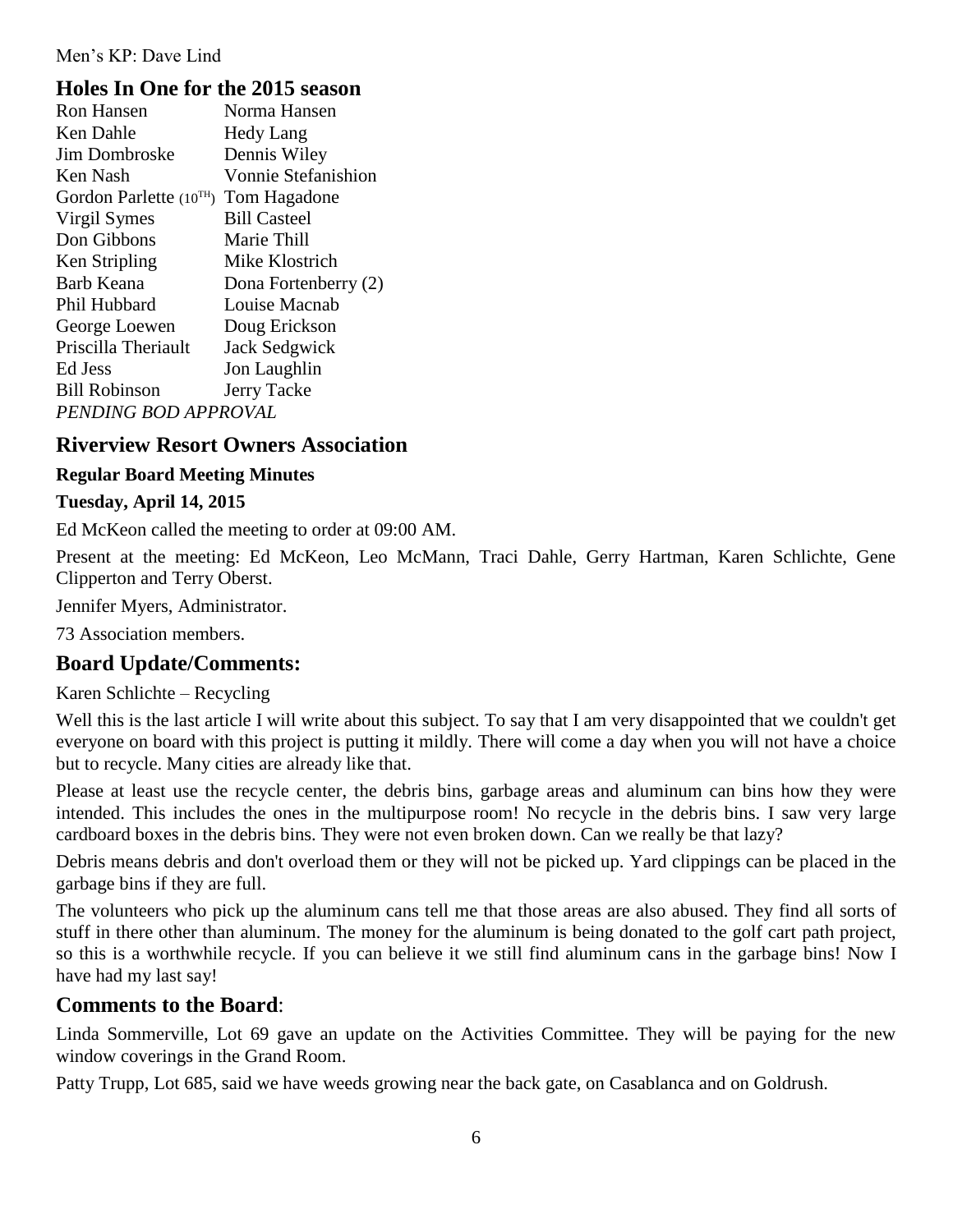Steve Seid, Lot 102, Larry Reed, Lot 22, Doreen Hanson, Lot 47, Rich Harris, Lot 99 all spoke about issues with the Activities Committee's activities. People are reserving seating by mid-afternoon and we have too many outside guests – these activities should be limited to residents only. Ed McKeon will request the Activities Committee develop recommendations to remedy these issues.

Nick Holbrook, Lot 30, stated residents are misusing the recycle bins. Suggested signs with a list of what is acceptable.

Joy Collis, Lot 60, addressed the issue of not allowing a 'banned' contractor in the resort to fix problems with work he had done for them.

Olga Gianni, Lot 558, is having a problem with her neighbor causing her to remove 7 inches of her shed that is on her neighbor's property.

Sandy Robbins, Lot 450, wanted to know who was responsible for identifying where the property lines are on each lot.

Dale Chabot, Lot 38, recommended we do not cut down the tree on the golf course and what is the problem with the water machines and ice machines.

Sally Barrow, Lot 404, stated people are filling their ice chest from our 'free' ice.

Annette Lanier, Lot 249, said owners are advertising rooms for rent or roommates. She also has a bad neighbor.

# **Correspondence:**

Letter from Joyce Beebe stating a board member was spreading rumors. Discussion of this matter was to be deferred to the Executive Session.

# **Reports:**

#### **Administrator Jennifer Myers' reported:**

I'm happy to report that the transition on the golf course with the greens keeper is going very well. Brian hit the ground running a few weeks ago and has not stopped yet. I have already had several comments about how great the course is looking. Thank you, Brian.

The debris bin is still in progress. The walls and gates should be finished in the next few weeks.

We are working to resolve the laundry room issues. Please be patient while we get this taken care of.

We are asking that you please only take one newsletter per month. Staff has witnessed people taking 2 or 3 at a time. (Stephanie ran 600 for the month of April and there are not 600 lots occupied). I myself, witnessed someone taking 3 at a time. I realize that they are very nice, but please be considerate.

If you are leaving for the summer, please make sure that your lot is free of weeds. Also, if you have a palm tree that is NOT a developer tree, it needs to be trimmed or paid for to be trimmed if you wish for staff to trim. Keep in mind that if the tree is trimmed too early, the spears or pods will still sprout.

Be sure to check out with the office and let them know if you have an internet modem that needs to be shut down for the summer. It is not necessary to bring the modem in if you're going to reconnect it next fall.

Have a safe and happy summer and we'll see you next fall.

#### **Treasurer Report reported by Karen Schlichte**.

Well, this is not a complete report because the month end reports are not completed. But thanks to our bookkeeper, Lisa, she worked all day on Monday to get me this much. I will do a complete report for the May newsletter. Of course I am most interested in how we stand with our Reserve fund. With the March assessment and interest of \$11,900 and less \$36,467 expenses to this fund but our balance at the end of March is \$650,328. Expenses were Case concrete \$5,450, Bobcat payment of \$1,844, gas lines for the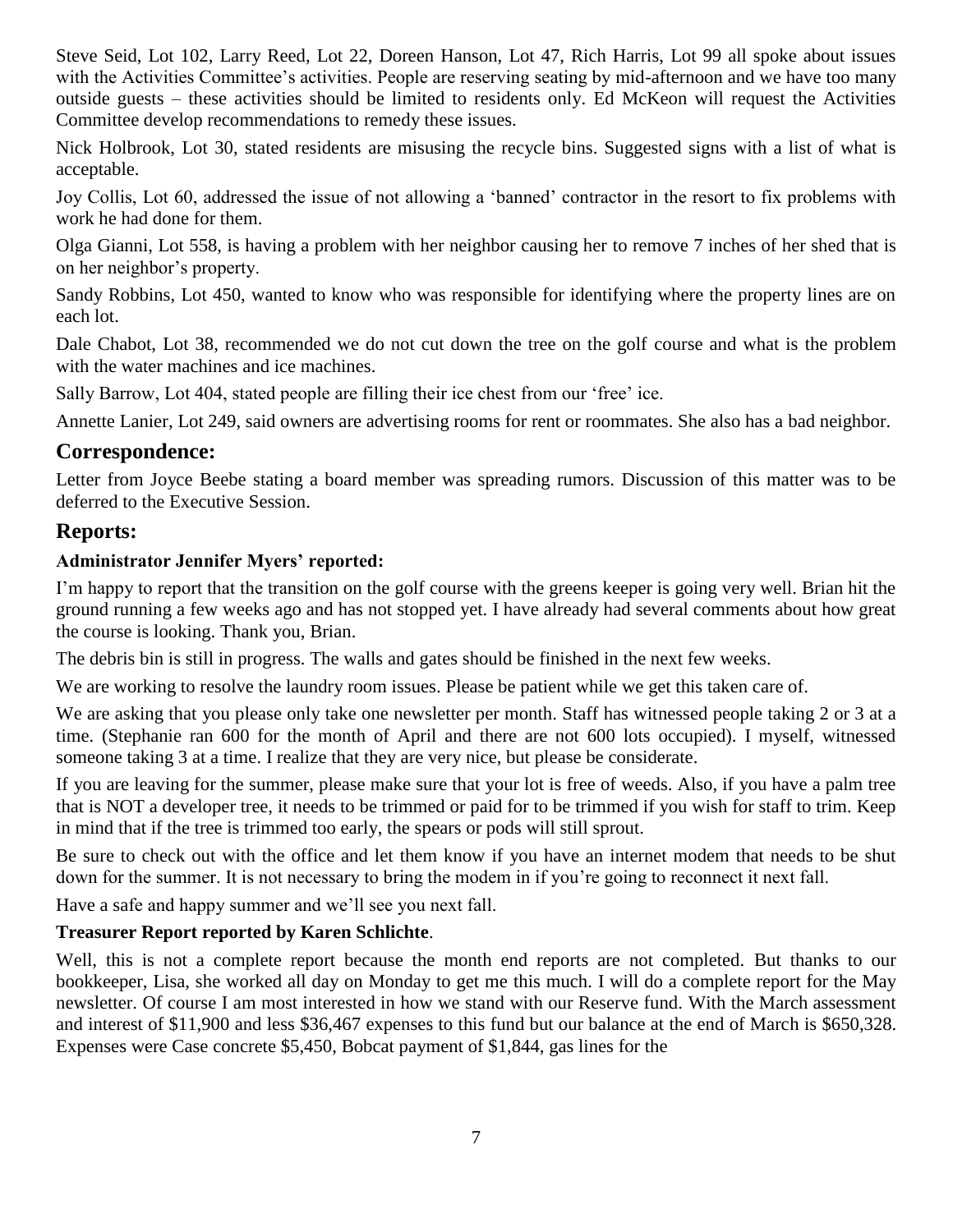BBQ's \$3,900, removal of 5 AC units in the shuffle board room and two new AC's for that area, \$17,615, balance for the freezer/refrigerator for the kitchen, \$4,202 and deposit for the gates for the trash bins and guardrails and guide rails of \$3,456.

My other interest is how well our golf course is doing. There are 72 lots who owe their \$1,000 assessment, and we are \$43,134 over budget in our income. Resident membership, membership punch cards, non-resident green fees and riding cards non-residents leads the pack in this over budget income. Right now we are under budget in our expenses for the golf course but this will change with the improvements and re-seeding expenses. I have had so many positive comments on how great the golf course looks, I can't wait for the fall totals. There will be a more complete report in the May newsletter. With the Board meeting so early in the month I was fortunate to get this much information.

Safe travels for those who are returning to their summer residence, and we will all look forward to your return.

#### **Committee Reports**

Ken Dahle, Lot 424, Pro Shop Committee wanted to thank everyone for their help this season and thanks to those who donated money for the new Tee Markers. Next BBQ scheduled for the last Friday of October.

# **Approval of the Agenda:**

Leo McMann request agenda item 15.04.28 Awning for Smart Car be added to the agenda. Leo McMann moved to approve and Terry Oberst seconded to approve the amended agenda. Motion passed unanimously.

# **Approval of the Consent Agenda:**

The consent agenda included the Approval of the following:

Minutes of March 17, 2015 Regular Board Meeting

Agenda Item #15.04.01 Add members to committee

Election Committee

Sandie Gaisbauer, Lot 567 Arlene Mclaughlin, Lot 412

Pro Shop Committee

Jim & Ruth Bangay, Lot 84

Karen Schlichte moved and Gerry Gene Clipperton seconded the motion to approve the consent agenda as presented. The motion passed unanimously.

### **Unfinished Business:**

Agenda Item #15.03.11 Boneyard Awning. Traci Dahle moved and Karen Schlichte removed item from the table. Gene Clipperton moved and Karen Schlichte seconded to approve the purchase and installation of a covering for the equipment storage area (boneyard) for a cost not to exceed \$11,000. Motion passed unanimously.

### **New Business:**

Agenda Item #15.04.02 Increase fees for Outside Golfers. Karen Schlichte moved and Terry Oberst seconded a motion to increase fees for outside golfers to the suggested increase below.

The Pro Shop Committee would like to increase the fees for outside golfers from 18 holes at \$18 to \$20 and 9 holes from \$12 to \$15 and for twilight from \$10 to \$12. Effective October 1, 2015. Motion passed unanimously.

Agenda Item #15.04.03 Increase fees for Resident Golfers. Karen Schlichte moved and Terry Oberst seconded a motion to increase fees for resident membership to the suggested increase below. The Pro Shop Committee would like to increase membership fees for the residents. A 12 month membership from \$475 to \$500, 6 month membership from \$375 to \$400 and a 3 month membership from \$262.50 to \$300. The rates have not been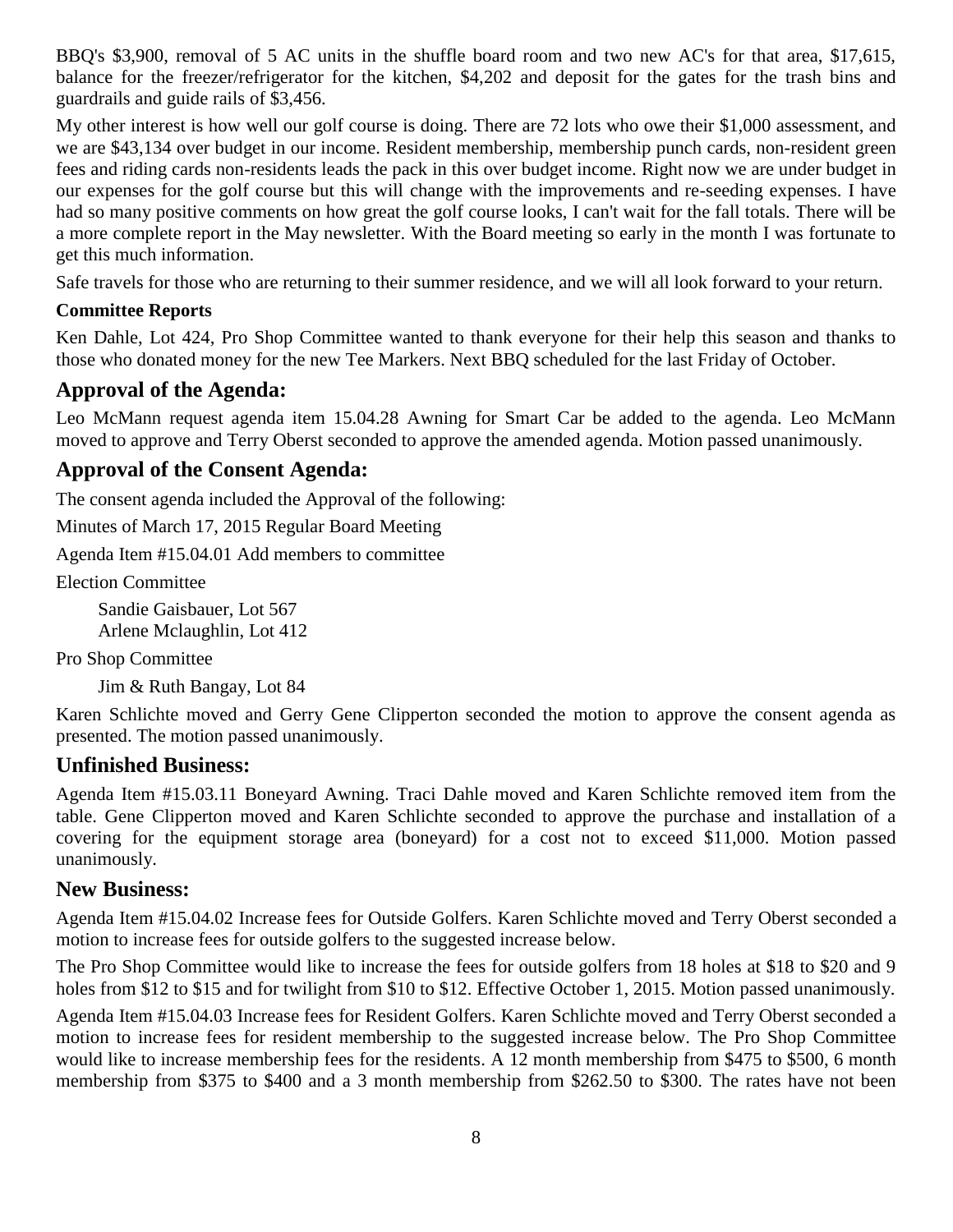increased since the golf course opened in 2004. The changes are to be effective October 1, 2015. Motion passed unanimously.

Agenda Item #15.04.04 Golf Course Equipment. Leo McMann moved and Terry Oberst seconded to approve rescinding agenda item 15.03.06 and approving a five year lease for three new golf course mowers, a bunker rake and a Progator 2030 for \$2,615.77 a month with a \$1.00 buyout at end of lease. Motion passes unanimously.

Agenda Item #15.04.05 Golf Course Aerification. Gene Clipperton moved and Terry Oberst seconded to approve funds for golf course greens aerification for a cost not to exceed \$3,000. Motion passed unanimously.

Agenda Item #15.04.06 Weed Sprayer. Gene Clipperton moved and Karen Schlichte seconded to purchase a spray rig that will attach to the Progator for a cost not to exceed \$7,200. Motion passed unanimously.

Agenda Item #15.04.07 Tree Removal on Golf Course – revisited. Gene Clipperton moved and Gerry Hartman seconded to approve removal and replacement of tree on the golf course near lots 72/73 for a cost not to exceed \$1,000. This tree removal was approved 15.03.16 for \$500. However this was not enough funds to get the job done. The new Golf Course employee stated he can spray the tree to keep it from producing all the mess. The motion failed by a unanimous decision.

Agenda Item #15.04.08 Plant vegetation in Barranca. Leo McMann moved and Traci Dahle seconded to approve planting Acacia Redolens in the barranca and provide irrigation at a cost not to exceed \$1,000. The Landscape Committee recommended we plant Acacia Redolens in the barranca to help control erosion. We would do a test strip on the south side of the club house on the north bank. They will require minimal water (once or twice a month) once established. If this works it may be the recommended process for the entire barranca. Motion passed with Terry Oberst and Gerry Hartman opposing.

Agenda Item #15.04.09 Billiard Room Blinds. Karen Schlichte moved and Gene Clipperton seconded to approve rescinding 15.03.10 from March meeting to replace with horizontal blinds and approve the repair of the existing blinds for a cost not to exceed \$250. Motion passed unanimously.

Agenda Item #15.04.10 AC Condensation Lines – Clubhouse Roof. Gene Clipperton moved and Gerry Hartman seconded to approve the condensation lines/drainage for the AC units on the roof of the clubhouse. Cost not to exceed \$5,500. Motion passed unanimously.

Agenda Item #15.04.11 Quiet Hours for Dog Parks. Gene Clipperton moved and Terry Oberst seconded to institute a rule stating that the dog park hours are 8:00 am until dark. We have had a few resident comment forms stating that they are disturbed by dogs barking at the dog park. This resident has actually asked for quiet hours to be made a rule and posted. If this rule is approved, the Administrator would also need to know the expectations of how to enforce this rule. In order to write a letter to pet owners, the Administrator would need to know who the violators are. The motion failed with Gerry Hartman in favor.

Agenda Item #15.04.12 Grand Room Door. Leo McMann moved and Gene Clipperton seconded to approve the installation of new double doors in the grand room, cost not to exceed \$4,200. Motion passed unanimously.

Agenda Item #15.04.13 Ice Machine Pro Shop. Gene Clipperton moved and Terry Oberst seconded to approve the purchase of a new ice machine, cost not to exceed \$4,000.

Ice machine at Proshop has become inoperable. This one was taken to the Proshop from the laundry room several years ago. It has become a vital piece of equipment for social functions as well as the residents that live in that area. Motion passed unanimously.

Agenda Item #15.04.14 Laundry Room Contract. Traci Dahle moved and Karen Schlichte seconded to approve terminating current contract with WASH and sign contract with Mac-Gray to best suit the needs of the residents of Riverview.

For quite some time now, we have had problems with WASH service in our laundry room. The equipment is old and has a lot of problems. Their response time to fix the machines is less than adequate. Since we are considered one of their "satellite" locations, they will not come to service the machines unless they have other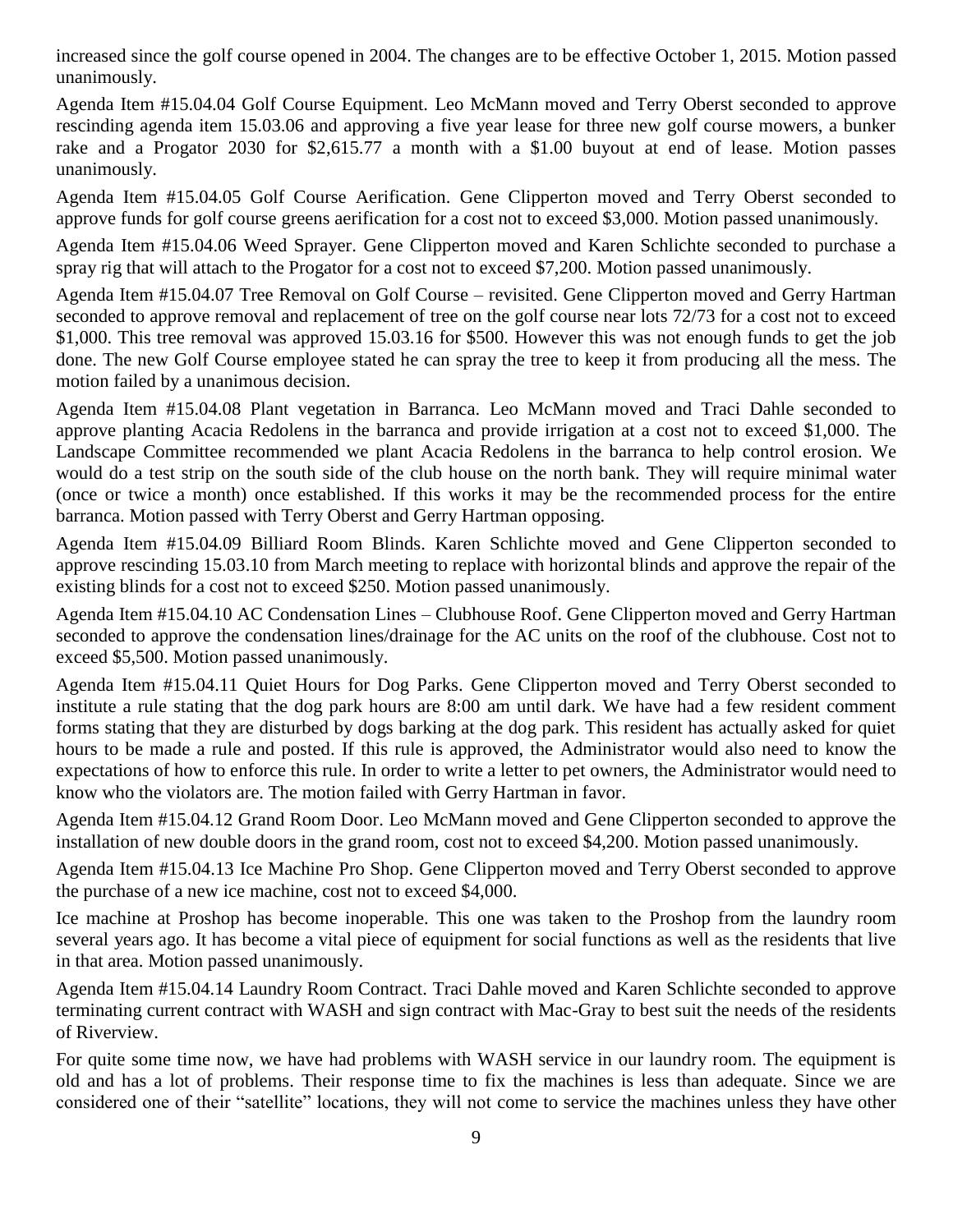locations in our area to fix all at one time, so it could be days before they are repaired. We have requested new equipment and since there is still one year left on the 10 yr. contract, the only way they would give us new equipment is if we renewed the contract for another 10 years. We did find another provider, Mac-Gray and spoke to their reps. They gave us two of their clients and we spoke to them and both are happy with their response time, equipment and customer service. However, since we're still in the contract with WASH, Mac-Gray cannot negotiate a contract with us until the lease is terminated. We would like to attempt to get out of the current contract with WASH and switch to Mac-Gray. Motion passed unanimously.

Agenda Item #15.04.15 Lift Safety Certification. Gene Clipperton moved and Gerry Hartman seconded to approve hiring Forklift University to give certification course to maintenance staff, cost not to exceed \$2,500. Forklift University will come to Riverview to give a safety certification course to maintenance staff. The regular cost for this is \$580 per person, since we have five that need certification, they will give us a discount of \$100 per person, which makes it \$480 per person, total of \$2,400.

Motion passed unanimously.

Agenda Item #15.04.16 Lighting in various locations. Traci Dahle moved and Gene Clipperton seconded to approve to install lights/switches in Library, Laundry Room & Multipurpose Rooms. Cost not to exceed \$1,650

Library – There are two light switches in the library, however, the switch as you enter from the Grand Room is behind the door. Propose to either add an emergency motion back up light, or a sensor, depending on electrical situation and if any electrical needs to be ran. (Would go with a motion light unless it's not feasible, then we would go with the occupancy sensor)\$465 or less

Laundry room – The only light switch in that room is located near the sink. If the room is dark as a person enters, there are obstacles that could pose a danger. Propose to install an emergency motion light and a 3 way switch when entering from the hall way. \$525

Multipurpose room – There is not a light switch located inside the room. The light switch is located on the wall near the new message board in the shuffleboard room, so if entering from the mail room parking lot, one would have to walk all the way across the mail room to turn on the light. Propose to install a light switch on the inside of the multipurpose room near the main door. \$625 Motion passed unanimously

Agenda Item #15.04.17 Saturday Morning Coffee Bank Account. Karen Schlichte moved and Traci Dahle seconded to approve the Saturday Morning Coffee group does not require a bank account. Motion passed unanimously.

Agenda Item #15.04.18 Shed Donation for Tennis/Pickle ball Courts. Karen Schlichte moved and Terry Oberst seconded to remove and dispose of old shed near tennis courts and install donated shed for a cost not to exceed \$500.

Don Hall, representing the Racquet Club informed me that Ron Harding, owner of lot #424 has a shed that he would like to donate to the association to be placed at the tennis court area. The Racquet Club got a price estimate from Brian Hummel of Hummel Falls Landscaping to move it for us for a cost of \$500. Motion passed unanimously.

Agenda Item #15.04.19 Window Coverings in Grand Room. Karen Schlichte moved and Traci Dahle seconded to approve the Common Area change for new window covering in the Grand Room.

There is a problem with the sunlight filtering through the blinds on the back wall windows in the evening while functions are occurring. This is a Common Area change request as the Activities Committee has requested and has approved the funds from their account to pay for new window coverings. The covering would be a pleated shade with solar screens to filter the sunlight. Motion passed unanimously.

Agenda Item #15.04.20 Governing Documents Committee. Leo McMann moved and Gene Clipperton seconded to name Rich Harris as temporary Chair and Zelma Weiss as temporary Secretary of the Governing Documents Committee until they are either confirmed or replaced by the Governing Documents Committee membership.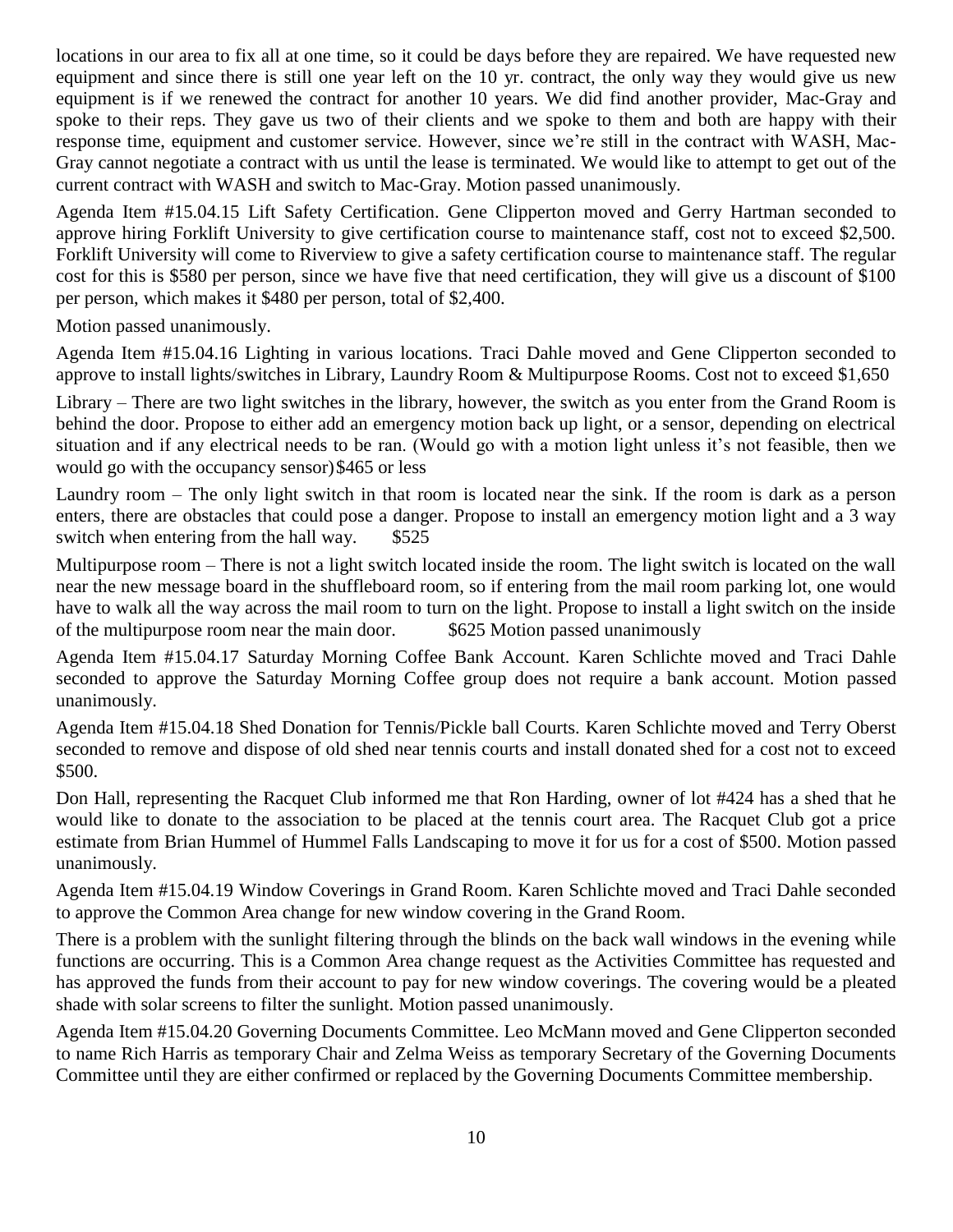Gerry Hartman, Liaison to this committee indicates that Rich Harris has indicated a willingness to serve as Chair of this committee. Also, Zelma Weiss has indicated that she would be willing to serve as Secretary of this committee. When the committee convenes in October they may re-elect new chairs. Motion passed with Traci Dahle and Terry Oberst opposing.

Agenda Item #15.04.21 Election Committee Mission Statement/Rules. Karen Schlichte moved and Gene Clipperton seconded to rescind all previously published Election Committee Rules and Mission statements and that they are replaced with the attached proposed documents. Ed McKeon stated this document puts us in compliance with the By-Laws 3.9. Motion failed with Ed McKeon, Leo McMann and Gene Clipperton in favor.

Agenda Item #15.04.22 Move Palm Tree to Common Area. Leo McMann moved and Gene Clipperton seconded to approve moving of palm tree from Lot 43 to the Common Area behind Lot 43. Motion passed unanimously.

Agenda Item #15.04.23 Revised Purchasing Policy. Karen Schlichte moved and Terry Oberst seconded to rescind all previously published purchasing policy/procedure documents and that they are replaced with the attached proposed policy. Motion passed unanimously.

Agenda Item #15.04.24 Common Area License. Karen Schlichte moved and Traci Dahle seconded to rescind the previous edition of the Common Area procedure to license improvements to adjacent common areas and to approve the attached proposed draft of the revised Common Area procedures and limited license. Motion passed unanimously.

Agenda Item #15.04.25 Revised RV Rules. Leo McMann moved and Karen Schlichte seconded to rescind all previous rules related to RVs entry and being located within the res ort and that they are replaced with the attached proposed rules. The proposed rules were amended to:

Allow the Security Officer to admit a renter that does not have the necessary paperwork and turn the problem over to the Administrator the next business day. If the lack of documentation is the owners fault the owner could be fined \$100.

A 'first time' unit over 20 years old will not be allowed.

The \$25 annual paperwork fee will not be required for returning units.

Any reference to the 30 foot restriction will be removed.

The motion as amended was passed unanimously.

Agenda Item #15.04.26 Summer Check Signers. Terry Oberst moved and Gene Clipperton seconded to have only one check signer during the summer months of 2015. Motion passed unanimously.

Agenda Item #15.04.27 Forms and Paperwork. Gene Clipperton moved and Karen Schlichte seconded to approve rescinding all forms and/or paperwork previously approved by the BOD and move that all future forms and paperwork used to implement Rules or Policies do not need BOD approval. Motion passed unanimously.

Agenda Item #15.04.28 Awning for Smart Car. Gene Clipperton moved and Traci Dahle seconded to install an awning for the Smart Car at a cost not to exceed \$1,400. Motion passed unanimously.

### **Director's Comments:**

# **Executive Session:**

Adjourned to executive session at 11.42.

# **Adjournment:**

Terry Oberst moved and Gerry Hartman seconded, to adjourn the meeting at 12:19 AM. The meeting was adjourned.

Minutes attested to and respectfully submitted by:

Leo McMann, Association Secretary.

**RIVERVIEW RESORT OWNERS ASSOCIATION**